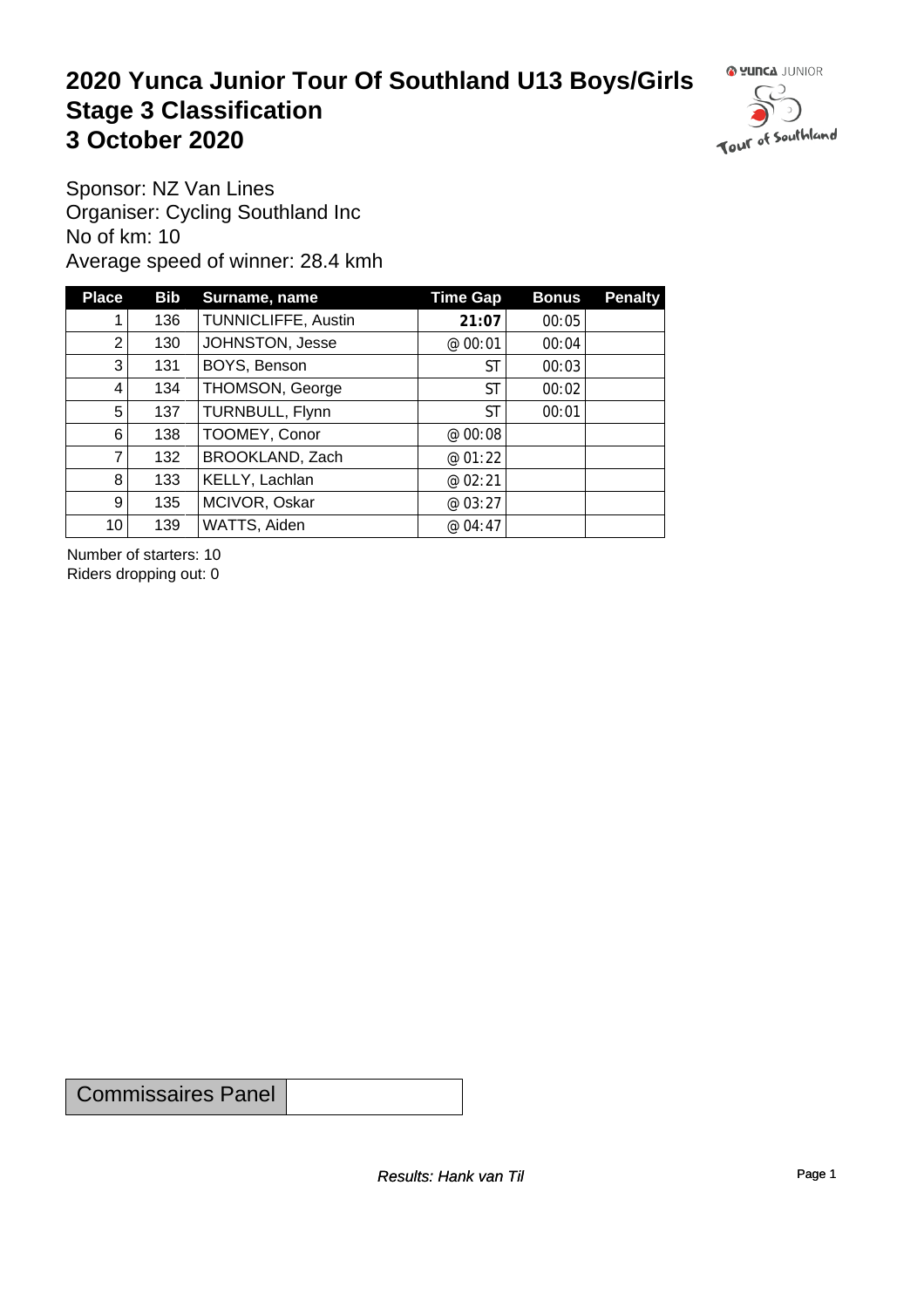## **2020 Yunca Junior Tour Of Southland U13 Boys/Girls General Classification (Stage 3)**<br> **3 October 2020 3 October 2020**



Organiser: Cycling Southland Inc

| <b>Place</b> | <b>Bib</b> | Surname, name          | <b>Time Gap</b> |
|--------------|------------|------------------------|-----------------|
|              | 137        | TURNBULL, Flynn        | 1:56:06         |
| 2            | 136        | TUNNICLIFFE, Austin    | @ 00:50         |
| 3            | 134        | <b>THOMSON, George</b> | @ 00:53         |
| 4            | 138        | TOOMEY, Conor          | @00:57          |
| 5            | 130        | JOHNSTON, Jesse        | @ 01:52         |
| 6            | 131        | BOYS, Benson           | @01:53          |
|              | 132        | BROOKLAND, Zach        | @ 09:56         |
| 8            | 133        | KELLY, Lachlan         | @20:02          |
| 9            | 135        | MCIVOR, Oskar          | @23:34          |
| 10           | 139        | WATTS, Aiden           | @24:53          |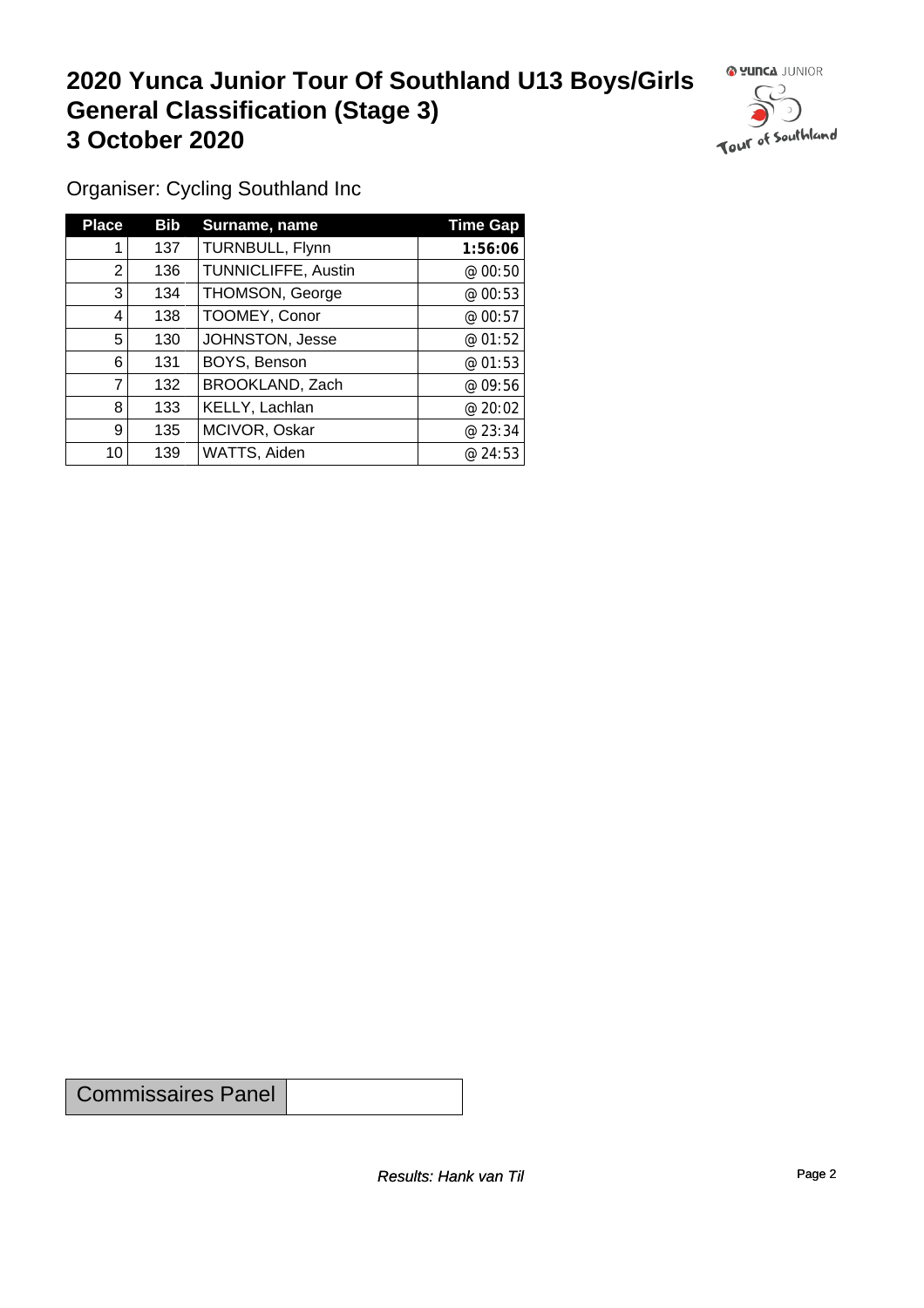### **2020 Yunca Junior Tour Of Southland U13 Boys/Girls Sprint Classification (Stage 3) 3 October 2020 1999 1999 1999 1999 1999 1999 1999 1999 1999 1999 1999 1999 1999 1999 1999 1999 1999 1999 1999 1999 1999 1999 1999 1999 1999 1999 1999 1999 1999 1**



Organiser: Cycling Southland Inc

| <b>Place</b> |     | <b>Bib</b> Surname, name   | <b>Points</b> |
|--------------|-----|----------------------------|---------------|
|              | 136 | <b>TUNNICLIFFE, Austin</b> |               |
|              | 133 | KELLY, Lachlan             |               |
| 3            | 137 | TURNBULL, Flynn            |               |
|              | 131 | BOYS, Benson               |               |
| 5            | 134 | <b>THOMSON, George</b>     |               |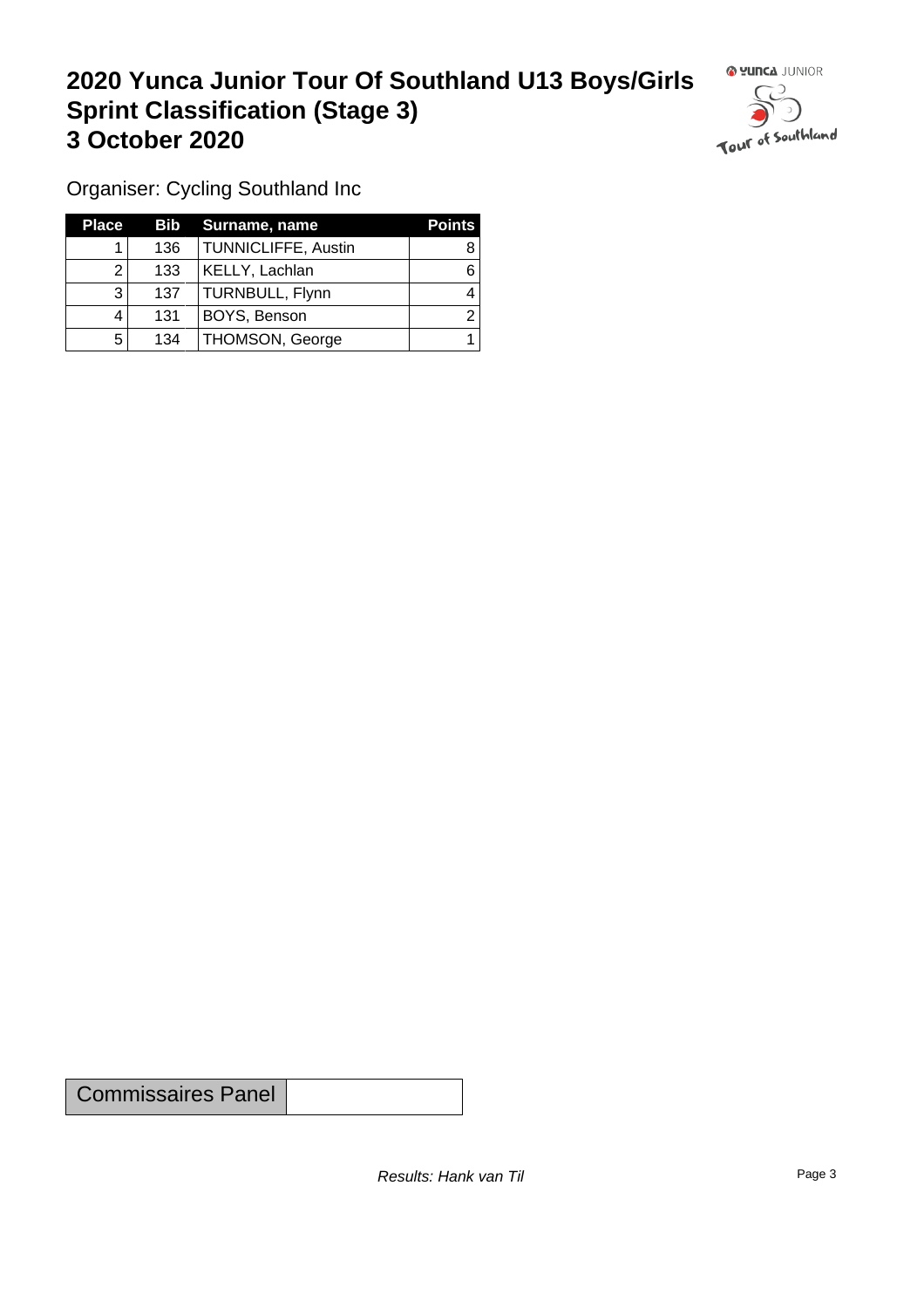### **2020 Yunca Junior Tour Of Southland U13 Boys/Girls KOM Classification (Stage 3) 3 October 2020**



Organiser: Cycling Southland Inc

| Place |     | Bib Surname, name          | <b>Points</b> |
|-------|-----|----------------------------|---------------|
|       | 137 | TURNBULL, Flynn            |               |
|       | 134 | <b>THOMSON, George</b>     | b             |
|       | 136 | <b>TUNNICLIFFE, Austin</b> |               |
|       | 131 | BOYS, Benson               |               |